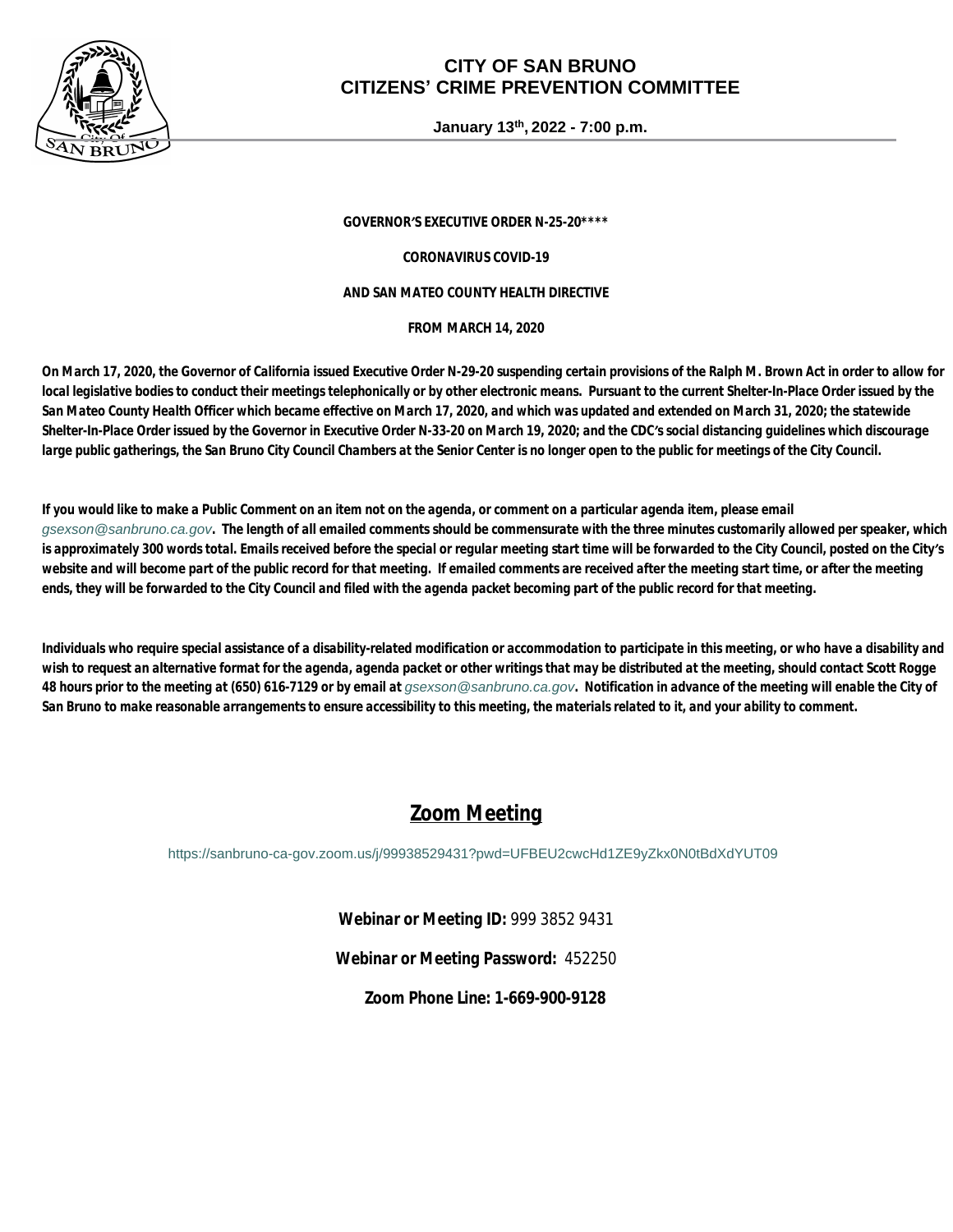

### **CITY OF SAN BRUNO CITIZENS CRIME PREVENTION COMMITTEE**

# **AGENDA**

## **Citizen Crime Prevention Meeting**

## **January 13th , 2022 - 7:00 p.m.**

#### **1. Call to Order**:

**NOTE:** This meeting will be taped, which will be kept at least 30 days after the minutes for this meeting have been approved.

**NOTE:** Due to Covid-19 this meeting will be conducted using ZOOM. Info on how the public can participate is listed above.

#### **2. Attendance:** (quorum = 4)

 **ROLL CALL:** Robert Riechel, Deanna Robinson, Peter Carey, Linda Boscono, Rhonda Boone, Chad Keele, Rich Wong

#### **3. Approval of Minutes:**

**Action:** Vote on approving December meeting minutes.

#### **4. Public Comment on items not on the agenda**

**Note:** The State's Brown Act prohibits discussing or acting upon any matter not on the agenda pursuant to State Law. It is the Committee's policy to refer matters raised in this forum to committee member(s) or the SBPD for review and/or action where appropriate or to place the item on an agenda for a future meeting.

- **5. Presentations:**
- **6. Communications & Announcements**:
- **7. Staff Reports (SBPD Officer Sexson)**:

#### **8. Committee Business:**

#### 8.1. **Follow-up on open items from last meeting**

• Pickup of hardcopy materials from Deanna

#### 8.2. **Neighborhood Watch Communities**

- Public Comments:
	- **o** Neighborhood Watch Block Captain updates on any local incidents or concerns
	- Current NHW Groups
		- **o** 11 groups active
		- **o** Map
- New NHW requests or members